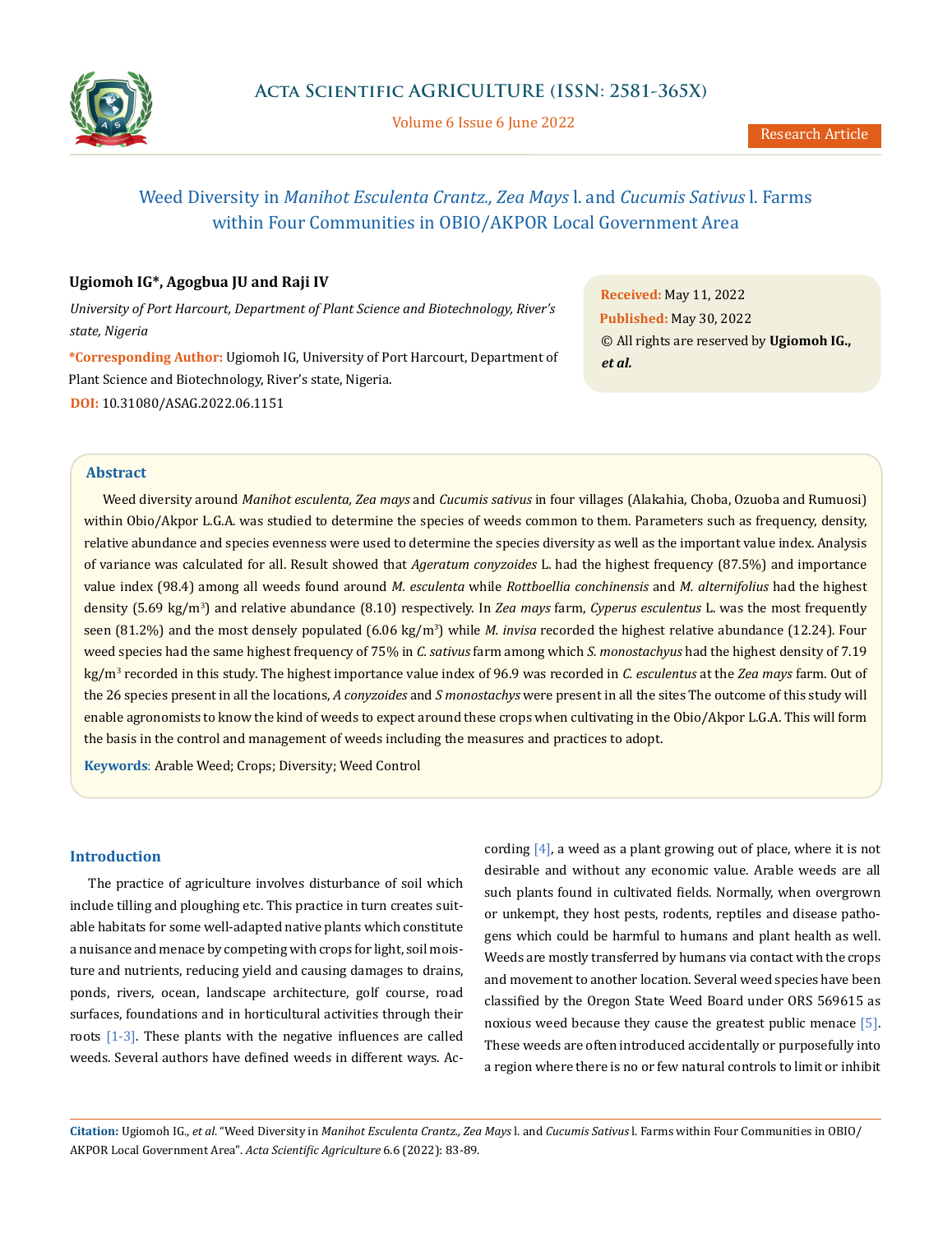their population and spread  $[6]$  and they keep multiplying in addition to other native species.

Weeds exhibit different characteristics [7]. Confirmed that some weeds are crop and site specific while others grow over a wide range of habitats without any adverse effects. Weeds do not only constitute nuisance to the ecosystem but also have some desirable properties. Weeds perform and support ecosystem services for crop production which include pollination and control of soil erosion and also serve as auxiliaries in the vicinity of crops.

Weeds are a major threat to world agriculture as they detrimentally reduce crop yield and crop quality but at the same time they are major interacting components of the agroecosystem. Weed species and diversity vary significantly among several communities fueled by the fundamental role of tillage intensity and nutrition supply. The study of the relationship of weed species with their associated environment is what gives rise to the knowledge of their effects in ecosystems. This work involve diversity of weeds in relation to crops falls under phytosociology  $[8]$ . Explained that phytosociology allows for estimating the density, frequency and dominance of each plant species in the weed community and it also helps to determine the importance of certain weeds in agriculture. Knowledge of weeds as reported by  $[9]$  may help in establishing crop management strategy necessary to favour the best use of natural resources. Different weeds have been associated for different plants and areas either as crops such as staple crops like cassava, maize, sorghum etc. or plants.

Cassava is one of the major staple food crops of the people in sub-Saharan Africa especially in Nigeria [10]. It provides employment opportunities, regular income and food security for families and it also serves as a very important source of industrial raw materials for production of starch, alcohol, pharmaceuticals, gums, confectionaries and feed for livestock  $[7,11,12]$ . Cucumber is a fruit well loved by all and also a cash crop. Maize is a universal cash crop that cuts across human resources and providing alcohol, flour, oil and feed for livestock.

There have been a number of studies on weeds and their relationship with crop plants but much has not been done on the specific weeds on these crop plants  $[13]$ . Postulated that knowing the level of infestation and the composition of the weed community provides information to determine efficient weed management.

The aim of this study was to determine the diversity of weed species associated with cassava, maize and cucumber farms in four different locations in Obio/Akpor Local Government Area of Rivers State. The research would provide a floristic database of weed species in association with farms where the targeted crops are grown in the area. The findings from this study may be of importance to cassava, maize and cucumber farmers in providing control measures of the weed species that will be identified.

#### **Materials and Method**

#### **Study Area**

The survey was conducted in four different locations in Obio/ Akpor L.G.A in Rivers State. These locations and their geographical coordinates are as presented in Table 1. The study locations were Choba, Ozuoba, Rumuekini and Alakahia (Figure 1). Cassava, cucumber and maize farms were studied.

#### **Sampling technique**

Sampling was carried out using quadrat method [3]. Quadrats measuring  $0.04m \times 0.04m$  was used. Twelve quadrat throws were established in each location: four each for cassava, maize and cucumber. The distances between throws were 100m apart. All species found within the quadrat were collected, identified and counted according to species and all identified species recorded



**Figure 1:** Map of Obio/Akpor local Government Area showing the four study locations.

**Citation:** Ugiomoh IG., *et al*. "Weed Diversity in *Manihot Esculenta Crantz., Zea Mays* l. and *Cucumis Sativus* l. Farms within Four Communities in OBIO/ AKPOR Local Government Area". *Acta Scientific Agriculture* 6.6 (2022): 83-89.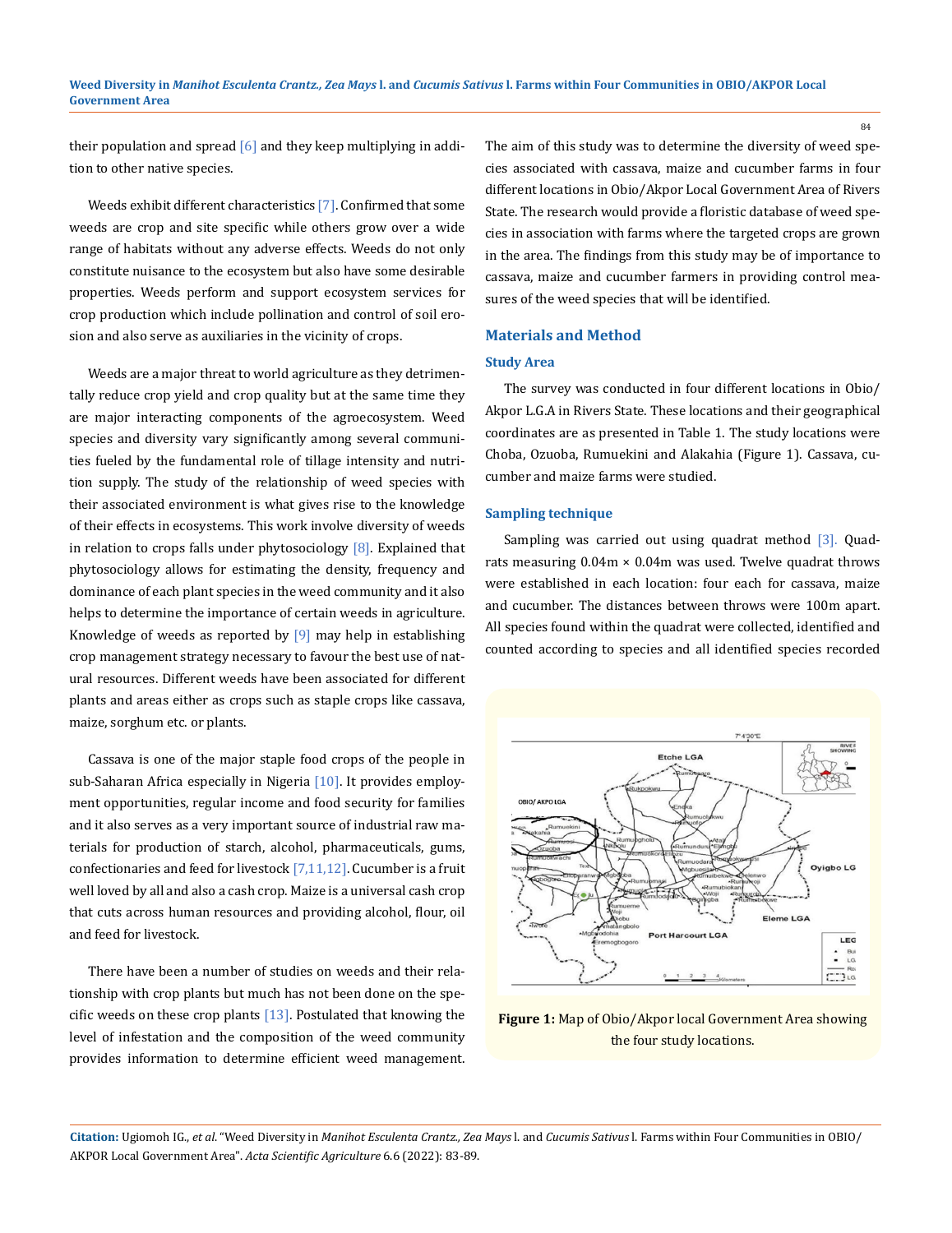| <b>Location</b> | <b>Plot</b> | Longitude (N) | Latitude (E)                            |
|-----------------|-------------|---------------|-----------------------------------------|
|                 | 1           | 4°54'42"      | 6°54'50"                                |
|                 | 2           | 4°53'20"      | 6°56'57"                                |
| CHOBA           | 3           | 4°53'21"      | $6^{\circ}56'59''$                      |
|                 | 4           | 4°54'05"      | 6°54'45"                                |
|                 | 1           | 4°54'15"      | $6^{\circ}56^{\prime}23^{\prime\prime}$ |
|                 | 2           | 4°53'59"      | 6°54'11"                                |
| RUMUEKINI       | 3           | 4°53'14"      | 6°54'00"                                |
|                 | 4           | 4°52'40"      | 6°57'05"                                |
|                 | 1           | 4°54'14"      | $6^{\circ}56'16''$                      |
|                 | 2           | 4°53'15"      | 6°55'30"                                |
| ALAKAHIA        | 3           | 4°52'57"      | 6°55'31"                                |
|                 | 4           | 4°52'54"      | 6°55'28"                                |
| <b>OZUOBA</b>   | 1           | 4°53'51"      | $6^{\circ}54'20''$                      |
|                 | 2           | 4°51'57"      | 6°56'04"                                |
|                 | 3           | 4°51'56"      | 6°56'03"                                |
|                 | 4           | 4°54'16"      | 6°56'15"                                |

**Table 1:** Study locations and their coordinates.

and statistically analyzed. Data collected was analyzed using one way Analysis of Variance. The research was carried out randomly by visually assessing the plant  $[14]$ . The survey was done using frequency, density, relative abundance and the important value index to arrive at the results obtained. These parameters were calculated thus.

# **Frequency**

The weeds in all quadrats were identified from each study area, counted and recorded. Frequency was calculated using the formula

```
Total number of sample plot in which the species occur
Total number of sample plot studied
```
#### **Density**

This is the numerical strength of the species in the area. It was calculated using the formula

```
Total number of individual of a species in all the sample plots
  Total number of sample plots studied
```
## **Relative Abundance**

Relative abundance is the number of species per sampling unit of occurrence. It refers to the density of population in these sampling units in which a given species occur. It was calculated using the formula: -

Total number of individuals of the species in all sample units Total number of sampling units in which the species occurred

## **Data analysis**

Data obtained from the diversity parameters were computed and analyzed on the SPSS software. Analysis of variance (ANOVA) was used to compare the mean values of each parameter across the farm type. Mean separation was done using the LSD method at 0.05 level of significance ( $P \le 0.05$ ).

## **Results**

The results for the frequency, density, relative abundance and important value index of the different fields studied are tabulated below in the order according to crops vis; cassava, maize and cucumber. In the four locations investigated with *A. conyzoides* and *S. mostachyus* occurring among the sites for the three crops while weeds like *Chromolaena odourata* and *P. amarus* occurred only in the plot for maize and cucumber. Four species vis *Chloris pilosa*, *E. indica*, *K. erecta* and *Sida acuta* occurred in plots of cassava and maize. The frequency of weed diversity in the fields studied for the 3 plants varied both in abundance and in the density. *A. conyzoides*  L. had the highest frequency of 87.5% around *M. esculenta* while *K. erecta* had the lowest 37.5%. *Rottboellia conchinensis and Larpotea aestuans, had the highest density* (5.69 kg/m<sup>3</sup>) while *C. pilosa had* the least density of 0.94kg/m<sup>3</sup>. Melanthera alternifolius was highest for relative abundance (8.10) while *C. pilosa* was lowest with 2.15 (Table 2). Cassava had 17 weed species where *A. conyzoides* L. was the most frequently encountered (87.5%) and it also recorded the highest density (5.25  $\text{kg/m}^3$ ) and important value index (94.4) while *M. alternifolius* had the maximum relative abundance of 8.1.

For *Zea mays* L, the highest frequency of 81.2% each was found in *Cyperus esculentus* and *Melanthera scandens* Schum and Thonn while *Mimosa invisa* had the lowest frequency of 25.0%. *C. esculentus* had the highest density of 6.88kg/m<sup>3</sup> while *M. invisa* had the lowest (3.06 $\text{kg/m}^3$ ). M.invisa had the highest (12.24) for relative abundance while the lowest (6.18) was found in *S. acuta* (Table 3).

**Citation:** Ugiomoh IG., *et al*. "Weed Diversity in *Manihot Esculenta Crantz., Zea Mays* l. and *Cucumis Sativus* l. Farms within Four Communities in OBIO/ AKPOR Local Government Area". *Acta Scientific Agriculture* 6.6 (2022): 83-89.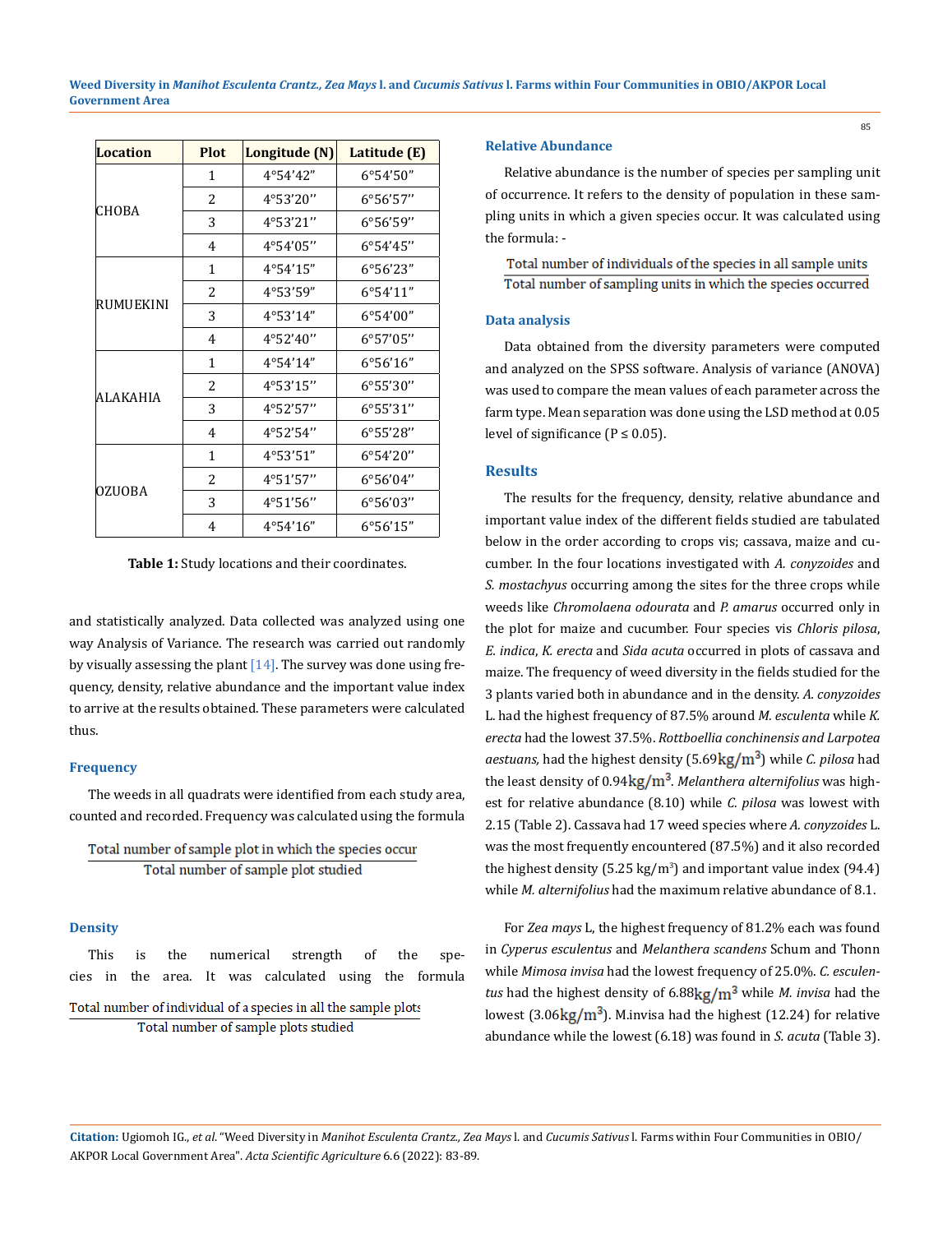Maize was surrounded by 12 weed species where *C. odorata*. was the most frequently encountered (68.8%). The maximum density  $(6.88 \text{ kg/m}^3)$  and importance value index  $(96.6)$  was recorded in *C. esculentus.* while *M. invisa* had the highest relative abundance (12.24). In the *Cucumis sativus* L field, 4 plants; *Brachiaria lata, Solenostemon monostachyus, Phyllanthus amarus* and *Sporobulus pyramidalis* had the highest frequency of 75.0% while the lowest was 50% in *A. conyzoides.* Highest density was found in *S. monostachyus,*  $(7.19 \text{kg/m}^3)$  and A. *conyzoides* had the lowest  $(3.25$ ) as found in Table 4. *Cucumis sativus* was surrounded by 8 weed species where four species had the same frequency of occurrence (75%) among which *S. monostachyus* had the highest density (7.19 kg/m<sup>3</sup> ) and importance value index (91.8) while *C. odorata* recorded the highest relative abundance (10.4). In *Manihot esculenta,* Rumuekini and Ozuoba recorded 16 weed species maximum (Table 5). *Larpotea aestuans, Mariscus alternifolius* and *R. conchinensis* had the highest average number of occurrence of 5.6875, 5.625 and 5.6875 respectively around *M. esculenta* and this cuts across the four villages within Obio/Akpor L.G.A. In *Zea mays,*  12 weed species were found in each of the locations except Ozuoba (10 species) as shown in Table 6. *C. esculentus, C. odorata* and *S. monostachyus* had the highest number of occurrences of 6.875, 6.5 and 6.75 respectively around *Zea mays* whereas only 8 weed species were found uniformly around *C. sativus* in each of the location (Table 7). in the four villages, *S. monostachyus* and *Sporobulus pyramidalis* had the highest number of occurrences around *C. sativus*.

86

The *M. esculenta* farms in Alakahia and Rumuekini had the highest number of species found around it while, *Zea mays* in Choba, Rumuekini and Alakahia had the highest number of species than Ozuoba, *C. sativus* in all the areas had all the species. Out of the 26 species present in all the locations, *A conyzoides* and *S monostachys* were present in all the sites, this could be related to their versatility and viable ground and underground seeds which are both viable and makes it difficult to control very similar to the findings of [15]. *M. esculenta* and *C. sativus* had more of grasses around it while, *Zea mays* has more of broad-leaved weeds than grasses because they tend to be more abundant in frequently disturbed tillage system unlike the more perennial weeds which thrive more in the absence of disturbance. This statement is in agreement with Bell (2005) who observed that the nature of the habitat and its disturbances will determine which weed community will become dominant [16]. Reported that the impact of weeds differ with various crops and locations on agricultural impacts because many of them are crop and location dependent.

| <b>Species</b>                         | <b>Frequency</b><br>(%) | Density (kg/m <sup>3</sup> ) | <b>Relative abundance</b> | <b>Importance value</b><br>index |
|----------------------------------------|-------------------------|------------------------------|---------------------------|----------------------------------|
| Ageratum conyzoides l.                 | 87.5                    | 5.25                         | 5.6                       | 98.4                             |
| Axonopus compressus (sw.) P.<br>Beauv. | 50.0                    | 3.19                         | 6.38                      | 59.6                             |
| C. Pilosa schumach.                    | 43.8                    | 0.94                         | 2.15                      | 46.9                             |
| C. Benghalensis l.                     | 62.5                    | 4.38                         | 7.01                      | 73.9                             |
| C. Olitorious l.                       | 50.0                    | 3.88                         | 7.76                      | 61.6                             |
| D. Longiflora (ret.) Pers.             | 62.5                    | 4.19                         | 6.70                      | 73.4                             |
| Eleucine indica l.                     | 62.5                    | 4.88                         | 7.81                      | 75.1                             |
| Euphobia hirta l.                      | 68.8                    | 3.19                         | 4.64                      | 76.6                             |
| G. Celosioides mart.                   | 75.0                    | 4.50                         | 6.00                      | 85.5                             |
| Kylinga erecta schumach.               | 37.5                    | 2.38                         | 6.35                      | 46.2                             |
| K. Pumila michx.                       | 75.0                    | 1.63                         | 2.17                      | 78.8                             |
| L. Aestuans I.                         | 75.0                    | 5.69                         | 7.59                      | 88.2                             |
| Melanthera. Alternifoliusvahl.         | 62.5                    | 5.06                         | 8.10                      | 75.7                             |
| Sida acuta burn. F.                    | 68.8                    | 3.31                         | 4.81                      | 76.9                             |
| Solenestemon monostachyus<br>p.beauv   | 62.5                    | 4.31                         | 6.90                      | 73.7                             |
| R. Conchinensis (lour.) Clayton        | 81.2                    | 5.69                         | 7.00                      | 93.9                             |

**Table 2:** Diversity parameters of weed species around *Manihot esculenta.*

**Citation:** Ugiomoh IG., *et al*. "Weed Diversity in *Manihot Esculenta Crantz., Zea Mays* l. and *Cucumis Sativus* l. Farms within Four Communities in OBIO/ AKPOR Local Government Area". *Acta Scientific Agriculture* 6.6 (2022): 83-89.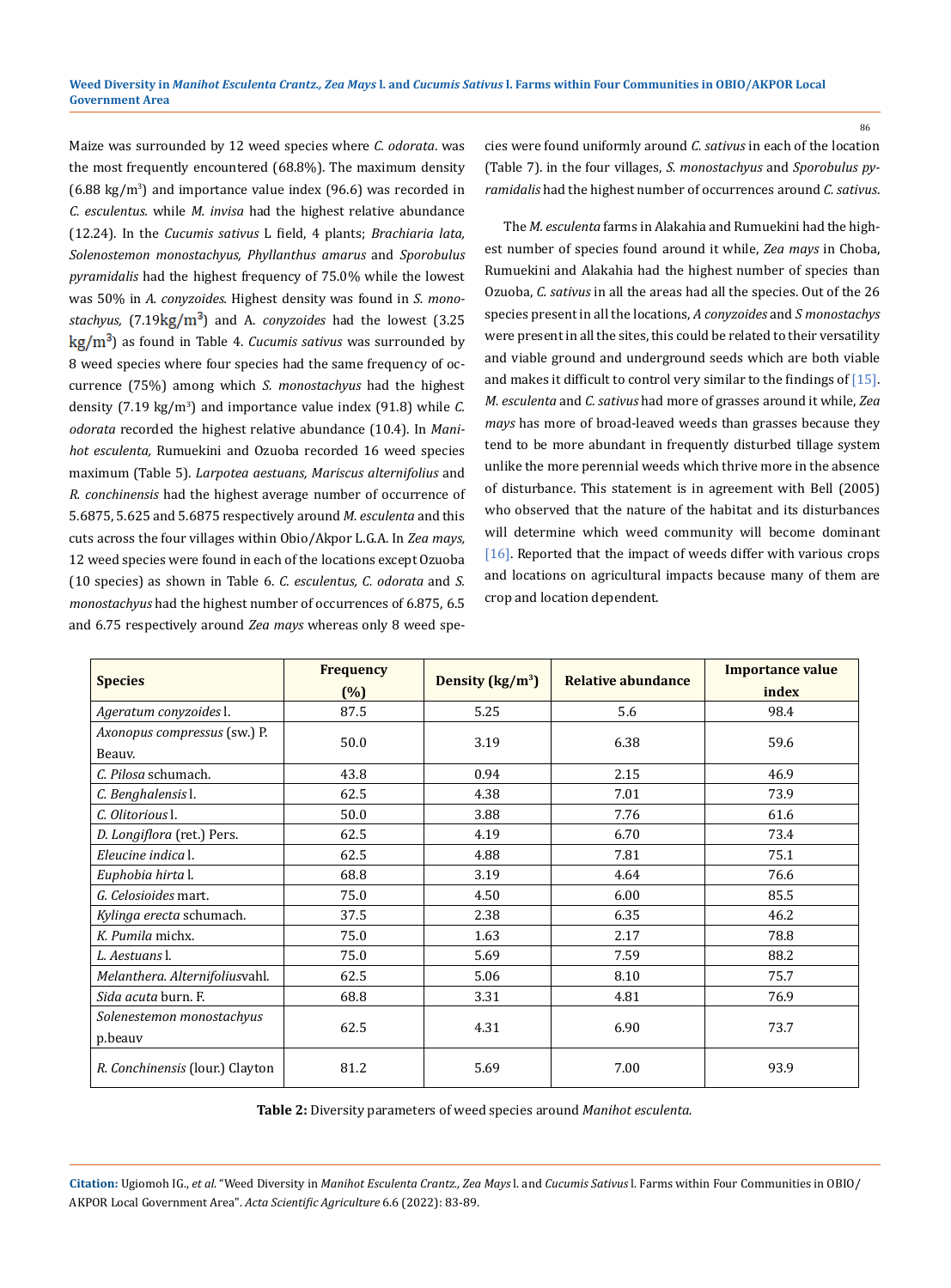**Weed Diversity in** *Manihot Esculenta Crantz., Zea Mays* **l. and** *Cucumis Sativus* **l. Farms within Four Communities in OBIO/AKPOR Local Government Area**

| <b>Species</b>                        |                      | <b>Density</b>              | <b>Relative</b> | <b>Importance value</b> |
|---------------------------------------|----------------------|-----------------------------|-----------------|-------------------------|
|                                       | <b>Frequency</b> (%) | $\left({\rm kg/m^3}\right)$ | abundance       | index                   |
| A. conyzoidesL.                       | 62.5                 | 5.62                        | 8.99            | 77.1                    |
| C. pilosa Schumach.                   | 68.8                 | 4.62                        | 6.72            | 80.1                    |
| C. odorataL.                          | 68.8                 | 6.50                        | 9.45            | 84.8                    |
| C. esculentusL.                       | 81.2                 | 6.88                        | 8.47            | 96.6                    |
| E. indicaL.                           | 43.8                 | 4.88                        | 11.15           | 59.8                    |
| K. erecta Schumach                    | 56.2                 | 3.50                        | 6.22            | 65.9                    |
| <i>M. scandens Schum &amp; Thonn.</i> | 81.2                 | 6.06                        | 8.46            | 95.7                    |
| <i>M. invisa</i> Mart.                | 25.0                 | 3.06                        | 12.24           | 40.3                    |
| P. amarus Schum. & Thonn.             | 62.5                 | 4.00                        | 6.40            | 72.9                    |
| S. occidentalis L.                    | 56.2                 | 6.00                        | 10.67           | 72.9                    |
| <i>S. acuta</i> Burn. F.              | 68.8                 | 4.25                        | 6.18            | 79.2                    |
| S. monostachyus P. Beauv.             | 75.0                 | 6.75                        | 9.00            | 90.75                   |

**Table 3:** Diversity parameters of weed species around *Zea mays.*

| <b>Species</b>                           | <b>Frequency</b><br>(%) | <b>Density</b><br>$\left({\rm kg/m^3}\right)$ | Relative abundance | <b>Importance</b><br>value index |
|------------------------------------------|-------------------------|-----------------------------------------------|--------------------|----------------------------------|
| A. conyzoides L.                         | 50.0                    | 3.25                                          | 6.5                | 59.8                             |
| <i>B. lata</i> Schumach                  | 75.0                    | 5.12                                          | 6.8                | 86.9                             |
| C. odorata L.                            | 56.2                    | 5.88                                          | 10.4               | 72.5                             |
| D. longiflora (Ret.) Pers.               | 56.2                    | 4.62                                          | 8.2                | 69.0                             |
| I. asariflora (Desr.) Roem. &<br>Schult. | 68.8                    | 5.00                                          | 7.2                | 81                               |
| <i>P. amarus</i> Schum. & Thonn.         | 75.0                    | 4.93                                          | 6.6                | 86.5                             |
| S. monostachyus P. Beauv.                | 75.0                    | 7.19                                          | 9.6                | 91.8                             |
| S. pyramidilis P. Beauv.                 | 75.0                    | 7.00                                          | 9.3                | 91.3                             |

**Table 4:** Diversity parameters of weed species found around *Cucumis sativus.*

| <b>Species</b>  | Choba     |   | Alakahia   Rumuekini | <b>Ozuoba</b> |
|-----------------|-----------|---|----------------------|---------------|
| A. conyzoides   | $\ddot{}$ | ÷ | $\ddot{}$            | +             |
| A. compressus   | $\ddot{}$ | ÷ | $\ddot{}$            | +             |
| C. pilosa       | $\ddot{}$ | ÷ | $\ddot{}$            | $\ddot{}$     |
| C. benghalensis | +         | ÷ | $\ddot{}$            | +             |
| C. olitorious   | $\ddot{}$ |   | $\ddot{}$            | +             |
| D. longiflora   | $\ddot{}$ | ÷ | ÷                    | +             |
| E. indica       | +         | ÷ | ÷                    | +             |
| E. hirta        | $\ddot{}$ | ÷ | ÷                    | +             |
| G. celosioides  | +         | ÷ | ÷                    | +             |
| K. erecta       |           | ÷ | $\div$               | $\div$        |
| K. pumila       | +         | + |                      |               |

| L. aestuans L.          | $\ddot{}$ | $\ddot{}$         | ÷           | $\div$    |
|-------------------------|-----------|-------------------|-------------|-----------|
| M. alternifolius        | $\ddot{}$ | $\ddot{}$         | +           | $\ddot{}$ |
| lS. acuta               | $\ddot{}$ | $\ddot{}$         | $\ddot{}$   | $\ddot{}$ |
| S. monostachyus         | $\ddot{}$ | $\ddot{}$         | $\ddot{}$   | $\ddot{}$ |
| R. conchinensis<br>Lour | $\ddot{}$ | $\ddot{}$         | ÷           | +         |
| Alpha                   | 15        | 15                | 16          | 16        |
|                         |           | Choba vs Choba vs | Alakahia vs | Ozuoba vs |
| Beta                    | Ozuoba    | Alakahia          | Rumuekini   | Alakahia  |
|                         |           | 2                 |             |           |
| Gamma                   | 16        |                   |             |           |

**Table 5:** Species distribution in *Manihot esculenta* farm.

**Citation:** Ugiomoh IG., *et al*. "Weed Diversity in *Manihot Esculenta Crantz., Zea Mays* l. and *Cucumis Sativus* l. Farms within Four Communities in OBIO/ AKPOR Local Government Area". *Acta Scientific Agriculture* 6.6 (2022): 83-89.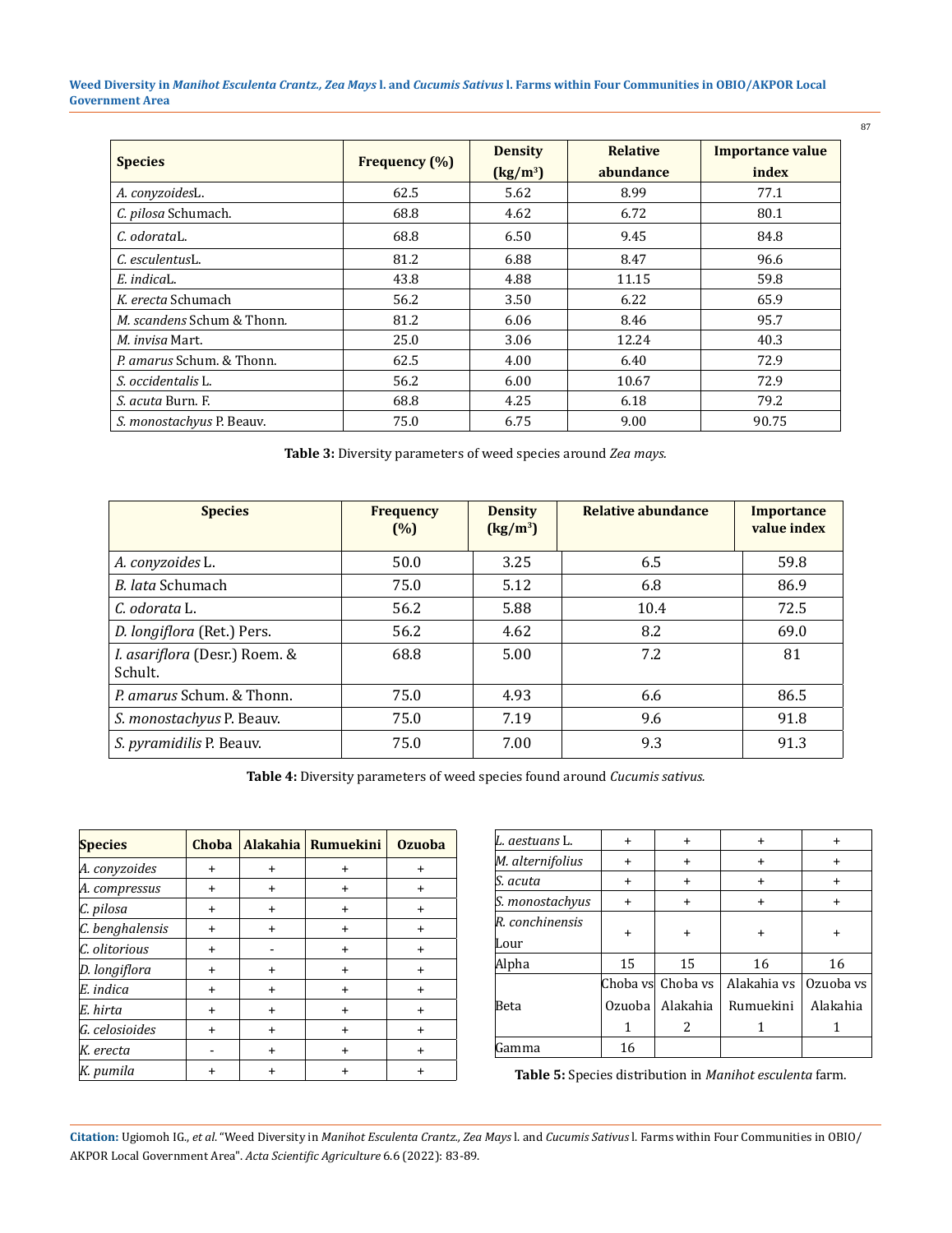| <b>Species</b>  | Choba     | <b>Alakahia</b>                                    | Rumuekini                   | <b>Ozuoba</b>        |
|-----------------|-----------|----------------------------------------------------|-----------------------------|----------------------|
| A. conyzoides   | $\ddot{}$ | $\ddot{}$                                          | +                           | $\ddot{}$            |
| C. pilosa       | $\ddot{}$ | $\ddot{}$                                          | $\ddot{}$                   | $\ddot{}$            |
| C. odorata      | $\ddot{}$ | $\ddot{}$                                          | $\ddot{}$                   | $\ddot{}$            |
| C. esculentus   | $\ddot{}$ | $\ddot{}$                                          | $\ddot{}$                   | $\ddot{}$            |
| E. indica       | $\ddot{}$ | $\ddot{}$                                          | $\ddot{}$                   |                      |
| K. erecta       | $\ddot{}$ | $\ddot{}$                                          | $\ddot{}$                   | $\ddot{}$            |
| M. scandens     | $\ddot{}$ | $\ddot{}$                                          | $\ddot{}$                   | $\ddot{}$            |
| M. invisa       | $\ddot{}$ | $\ddot{}$                                          | $\ddot{}$                   |                      |
| P. amarus       | $\ddot{}$ | $\ddot{}$                                          | $\ddot{}$                   | $+$                  |
| S. occidentalis | $\ddot{}$ | $+$                                                | $\ddot{}$                   | $+$                  |
| S. acuta        | $\ddot{}$ | $\ddot{}$                                          | $\ddot{}$                   | $\ddot{}$            |
| S. monostachyus | $\ddot{}$ | $\ddot{}$                                          | $\ddot{}$                   | $\ddot{}$            |
| Alpha           | 12        | 12                                                 | 12                          | 10                   |
| Beta            | 2         | RumuekiniAlakahia vs<br>vs Choba   Rumuekini <br>2 | Ozuoba vs<br>Rumuekini<br>2 | Choba vs<br>Ozuoba 2 |
| Gamma = 12      |           |                                                    |                             |                      |

**Table 6:** Species distribution in the *Zea mays* farm under study.

| <b>Species</b>       |   |           | Choba Alakahia Rumuekini Ozuoba |          |
|----------------------|---|-----------|---------------------------------|----------|
| A. conyzoides        | + | +         | +                               | +        |
| B. lata              | + | $\ddot{}$ | $\ddot{}$                       | +        |
| C. odorata           | + | $\ddot{}$ | $\ddot{}$                       | +        |
| D. longiflora        | + | $\ddot{}$ | $\ddot{}$                       | +        |
| I. asariflora        | + | +         | $\ddot{}$                       | ÷        |
| P. amarus            | + | $\ddot{}$ | $\ddot{}$                       | +        |
| S. monos-<br>tachyus | + | +         | +                               | +        |
| S. pyramidilis       | + | $\ddot{}$ | $\ddot{}$                       | +        |
| Alpha                | 8 | 8         | 8                               | 8        |
| Beta                 | 0 | $\theta$  | $\theta$                        | $\bf{0}$ |
| Gamma = 8            |   |           |                                 |          |

**Table 7:** Species distribution in the *Cucumis sativus* farm.

#### **Conclusion**

From the results and analysis, weeds found more common around *Manihot esculenta* in Obio/Akpor L.G.A in Rivers State include *Larpotea aestuans, Mariscus alternifolius* and *Rottboellia conchinensis.* For Zea mays, *Cyperus esculentus, Chromolaena odorata.*  and *Solenostemon monostachyus* were more common, while *Solenostemon monostachyus* and *Sporobulus pyramidalis* were more common around *Cucumis sativus* in the four villages during the wet seasons in Rivers state. Out of the 26 species present in all the locations, *A conyzoides* and *S. monostachys* were present in all the sites. The outcome of this study will enable agronomists to know the kind of weeds to expect around these crops when cultivating in the Obio/Akpor L.G.A. This will form the basis in the control and management of weeds including the measures and practices to adopt.

## **Bibliography**

- 1. Roberts J., *et al*[. "Tree Roots In The Built Environment".](https://books.google.co.in/books/about/Tree_Roots_in_the_Built_Environment.html?id=afiZn2h8QjEC&redir_esc=y) *TSO [\(The Stationery Office\)](https://books.google.co.in/books/about/Tree_Roots_in_the_Built_Environment.html?id=afiZn2h8QjEC&redir_esc=y)* (2006): 319-412.
- 2. Muhammed A., *et al*[. "Crop Production for Agriculture Im](https://link.springer.com/book/10.1007/978-94-007-4116-4)[provement".](https://link.springer.com/book/10.1007/978-94-007-4116-4) *Springer* (2012): 525.
- 3. Gaba S., *et al*[. "Agroecology and Conservation of weed diversity](https://www.tandfonline.com/doi/full/10.1080/23818107.2016.1236290) in Agricultural land". *Botany Letter* [163.4 \(2006\): 351-354.](https://www.tandfonline.com/doi/full/10.1080/23818107.2016.1236290)
- 4. Olorunmaiye PM., *et al*[. "Effect of intercropping with maize on](http://eeb.lu.lv/EEB/201312/EEB_11_Olorunmaiye.pdf) weed diversity in cassava". *[Environmental and Experimental](http://eeb.lu.lv/EEB/201312/EEB_11_Olorunmaiye.pdf) Biology* [11 \(2013\): 189-193.](http://eeb.lu.lv/EEB/201312/EEB_11_Olorunmaiye.pdf)
- 5. [Oregon Department of Agriculture. "Noxious wesed policy and](https://www.crooklib.org/sites/default/files/fileattachments/planning_commission/meeting/packets/8706/or_dept_of_agriculture_noxious_weed_policy.pdf)  classification system 2019". *[Noxious Weed Control Program](https://www.crooklib.org/sites/default/files/fileattachments/planning_commission/meeting/packets/8706/or_dept_of_agriculture_noxious_weed_policy.pdf)* [\(2019\): 1-13.](https://www.crooklib.org/sites/default/files/fileattachments/planning_commission/meeting/packets/8706/or_dept_of_agriculture_noxious_weed_policy.pdf)
- 6. [House of US office of the law Revision. "United States Code,](https://www.govinfo.gov/app/collection/uscode) 2006". *[Government Printing Office](https://www.govinfo.gov/app/collection/uscode)* 3 (2006): 1230.
- 7. Lawal MD., *et al*. "Influence of weeding regimes on cassava Production intercropped with okra under Three legume crops". *Nigerian Journal of Weed Science* 32 (2019): 21-34
- 8. BarbourMG., *et al*[. "Terrestrial plant ecology". Menlo Park:](https://books.google.co.in/books/about/Terrestrial_Plant_Ecology.html?id=Ip3wAAAAMAAJ&redir_esc=y)  [Benjamin/Cummings \(1998\): 688.](https://books.google.co.in/books/about/Terrestrial_Plant_Ecology.html?id=Ip3wAAAAMAAJ&redir_esc=y)
- 9. [Pitelli RA. "Competição entre plantas daninhas e plantas cul](https://maissoja.com.br/competicao-entre-plantas-daninhas-e-plantas-cultivadas/)[tivadas". In: Monqueiro PA. Aspectos da biologia e manejo das](https://maissoja.com.br/competicao-entre-plantas-daninhas-e-plantas-cultivadas/)  [plantas daninhas. São Carlos: Rimas \(2014\): 66-67.](https://maissoja.com.br/competicao-entre-plantas-daninhas-e-plantas-cultivadas/)
- 10. [Iyagba AG. "A Review on Root and Tuber Crop production and](https://www.semanticscholar.org/paper/A-review-on-root-and-tuber-crop-production-and-weed-Iyagba/59c99ddebd365617546dc01ebcaf90f48cca4968)  [their weed management among small scale farmers in Nige](https://www.semanticscholar.org/paper/A-review-on-root-and-tuber-crop-production-and-weed-Iyagba/59c99ddebd365617546dc01ebcaf90f48cca4968)ria". *[Asian Research Publishing Network \(ARPN\)](https://www.semanticscholar.org/paper/A-review-on-root-and-tuber-crop-production-and-weed-Iyagba/59c99ddebd365617546dc01ebcaf90f48cca4968)* 5.4 (2010): [52-58.](https://www.semanticscholar.org/paper/A-review-on-root-and-tuber-crop-production-and-weed-Iyagba/59c99ddebd365617546dc01ebcaf90f48cca4968)

**Citation:** Ugiomoh IG., *et al*. "Weed Diversity in *Manihot Esculenta Crantz., Zea Mays* l. and *Cucumis Sativus* l. Farms within Four Communities in OBIO/ AKPOR Local Government Area". *Acta Scientific Agriculture* 6.6 (2022): 83-89.